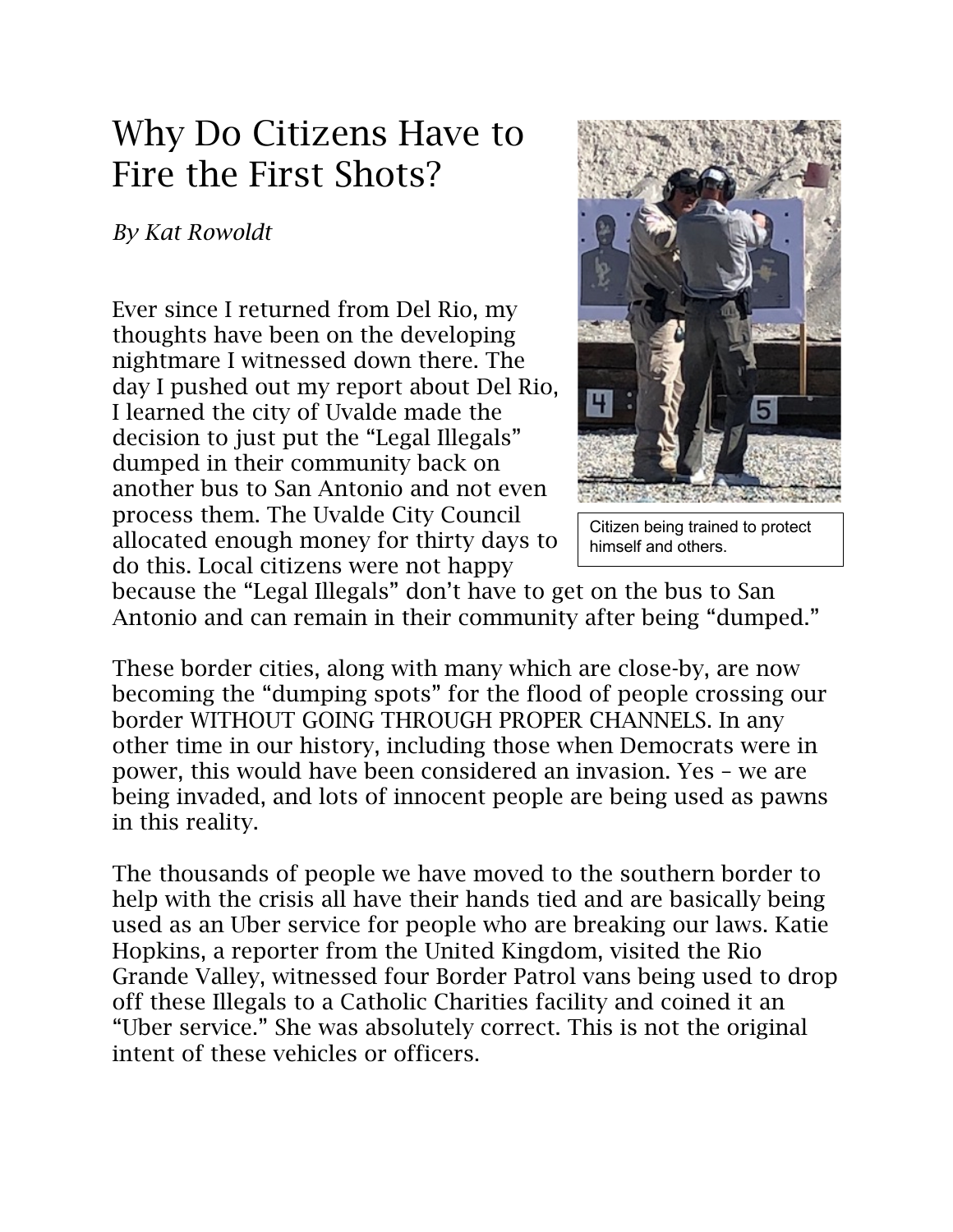The craziness of what is happening is beyond our wildest imagination. People are being bussed one direction to make room for others, only to be put on another bus back to virtually retrace most of that first trek and ultimately end up in San Antonio, Texas. Is San Antonio going to wake-up and realize what's happening to it, or has it grown too large to even notice? Or does San Antonio value its Sanctuary City status above the welfare of its own citizens?

At a briefing I attended two years ago with heads of several Texas departments for the Coast Guard, Border Patrol, FBI, etc., they reported at that time they felt they were catching about 50% of the people who were pouring over our Southern border. Those stats were scary. A few weeks ago, on one of the evening Fox News programs, Texas Lt. Gov. Dan Patrick reported they are only catching about 1 in 4 or 5 today. Do the math. We know they have captured over 100,000 a month the last few months. That would mean over 400-500,000 each and every month were not caught and are simply roaming through our state, and fellow border states.

One of my contacts in Del Rio texted me that he had just driven two people to the bus drop off who were "processed" as father/son. He had no question in his heart this was not true. This is a horrible situation to be placing these volunteers in. Basically, it is forcing them to be complicit with child and/or sex trafficking. As I reported last week, most of these "family" groups are not DNA tested.

San Francisco opened its doors to illegals a few years ago. Now the city is spending over \$96 million dollars a year just on removing human feces from its streets. Pictures of people actually pooping have made the news feed on Facebook. Add to the human excrement, the used needles that litter the streets and parks, it's not a pretty picture. Beautiful San Francisco is anything but that now and is headed to quickly becoming a third-world city.

Last week I read some staggering crime rates on San Francisco. Home and car burglaries have skyrocketed. They are now the nation's leader in property crime, burglary, larceny, shoplifting and vandalism. The drug addicted and homeless are everywhere. The police don't even arrest people for many of these crimes because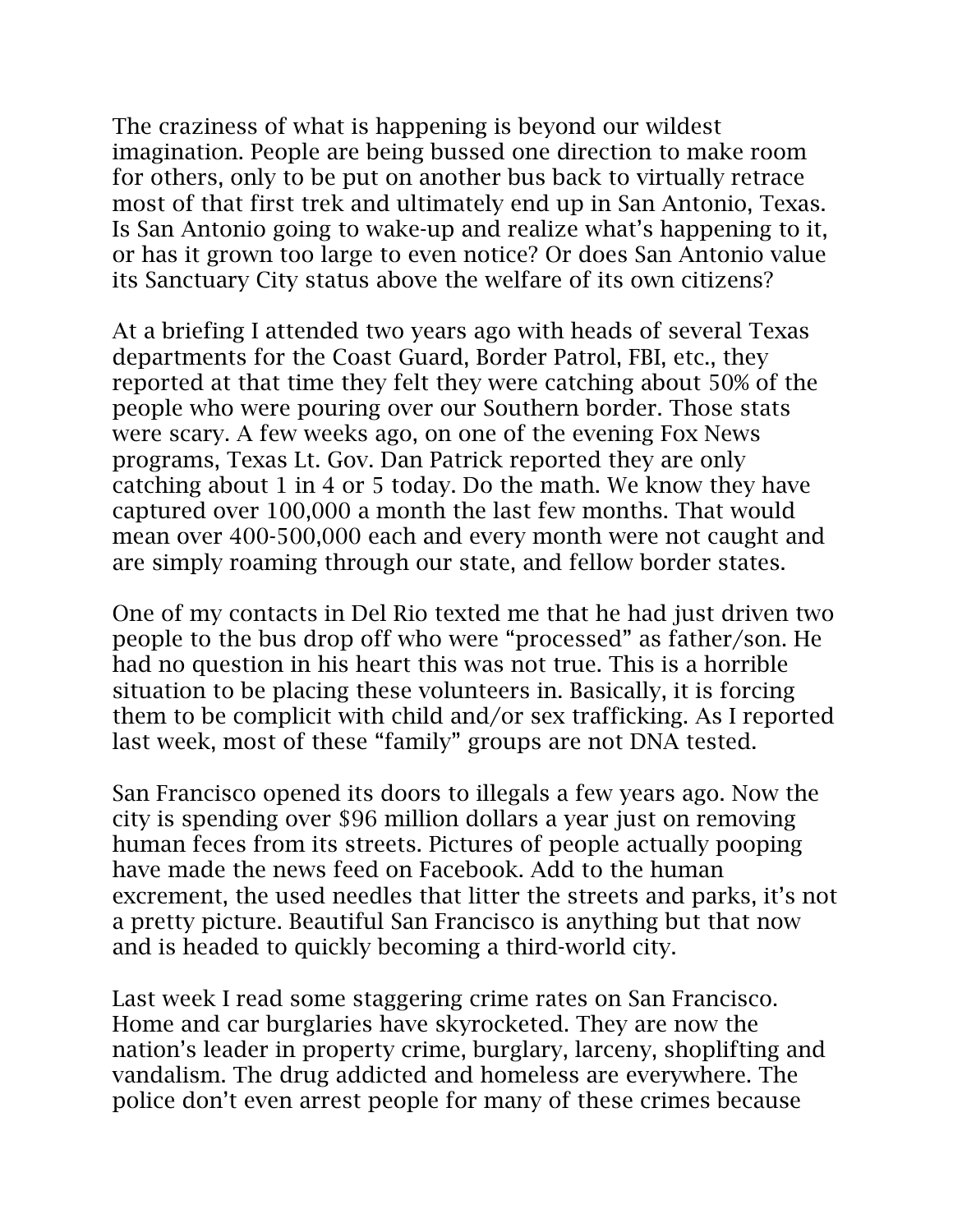they do not have the manpower or facilities to handle the overwhelming numbers.

"Why Do Citizens Have to Fire the First Shots" is a troubling title, but one I fear may become reality. The men and women who have sworn their allegiance to defend and protect our communities have been forced to become gloried babysitters and "watchmen" without the means to enforce our laws and defend our citizens. This can only lead to some really serious, even tragic outcomes. Is that the goal of our enemies?

Southern border ranchers have been reporting their nightmares to the deaf ears of the world for several years. Nothing has changed. On my first trip down there, one of my team was in the ladies' room with a rancher who shared her experience with the illegals traveling across her ranch the night before. She did not want to go back there. She was scared, but it was her land, her family's heritage going back generations. People who have seen what's crossing over are greatly concerned. How long can this situation continue?

If those stationed on the border can only "process" the intruders/invaders, then citizens will end up having to fire the first shots to protect their property, their families, and their communities from the illegals who are pillaging in order to survive, and the gangs that rape and kill for fun and profit. We cannot even provide for our veterans, our homeless, and our elderly. How on earth can we afford to provide for virtually a whole other nation of people who are moving into our country?

We have all seen the pictures of the military-like figures crossing and traveling on foot and being apprehended. On our second trip down there, we experienced and witness a very strange situation.

Needing to make a final restroom break before heading back home, we decided to stop at the hotel where we had stayed on our first trip. As we drove up to the check-in parking area, we saw several officers coming out of the main entrance. That didn't alarm us, but they did catch our attention.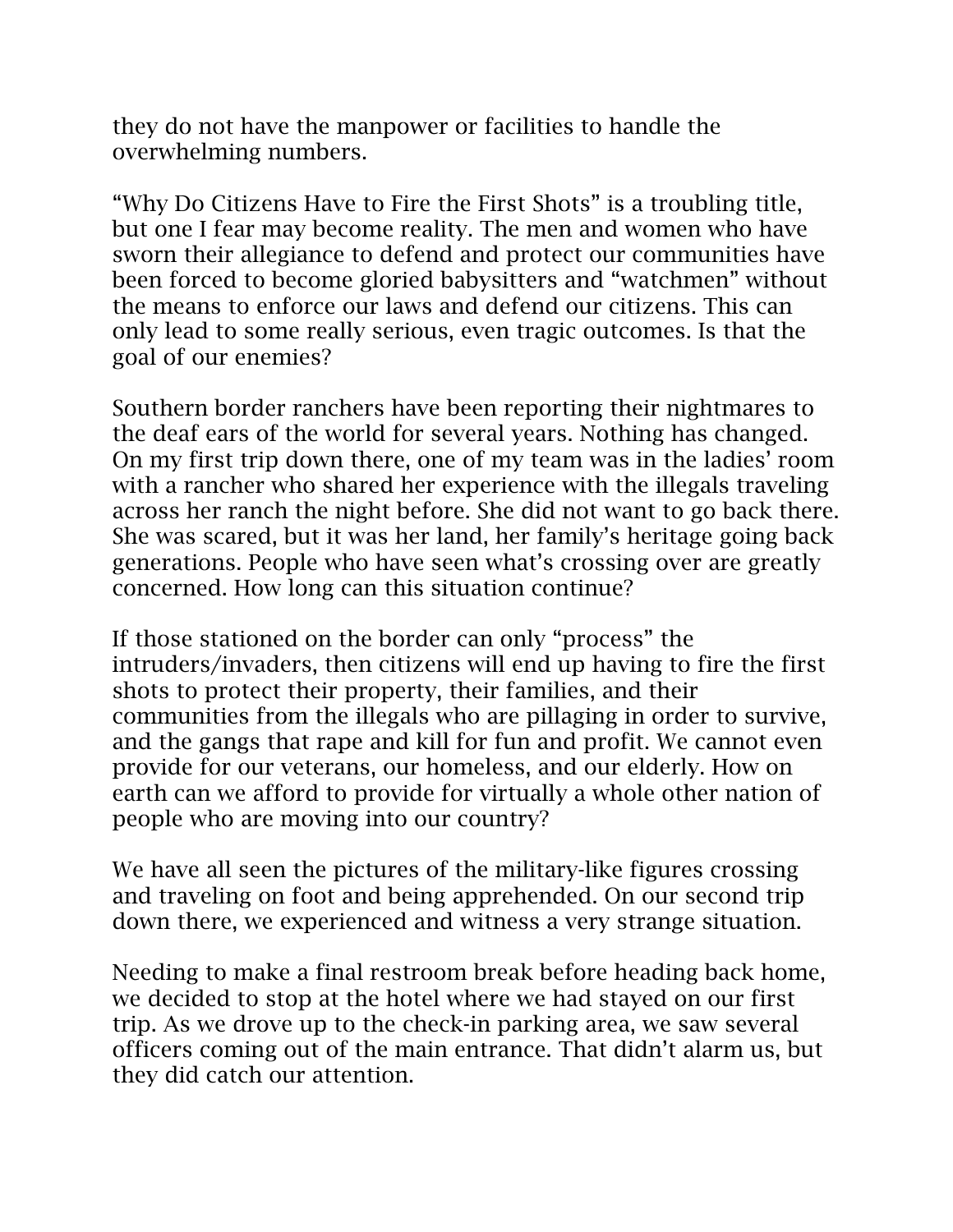As we got out of the car to walk into the hotel, a total of six officers had exited the hotel and were grumbling among themselves. The three of us did not say anything to one another as we entered the building. We were on a mission. I was the first to return outside. I hadn't stopped thinking about what I'd seen.

I ended up going back into the hotel and asking the people behind the desk what was the deal with the men who had just left. They knew exactly who I was talking about. They reported the men needed rooms for a conference, and the hotel did not have the number of rooms they needed for the number of days.

When my team all got back in the car, we began putting lots of pieces together, as each of us was very troubled by what we had witnessed. First of all, the men were not speaking English. They were not speaking Spanish either.

The six men were all black and short. Maybe only 5'8" max, which is unusual. When you encounter a group of American officers, you will usually see a mix of races, not six who resemble one another, and they inevitably talk among themselves in English. These men were not speaking a language we recognized.

They were dressed in solid black, with a CBP patch on their arms, but no other identification or symbol of rank. It was a swat team looking outfit. None of us could remember seeing any guns on them. Then the oddest thing, two of them got into a personal family van, plum or burgundy color, with either Georgia or Florida plates.

We began to think about and question more anomalies. I have never known a group of officers being sent to a conference where they did not already have rooms reserved for them by their agency. Also, they usually drive an agency vehicle, not a family van. My other team members saw the other four men walking across the street, possibly to another hotel to ask about rooms there.

I reported this to one of my contacts in Del Rio to look into further. There was nothing that seemed right about this group of men to us. What was their assignment? Were they trying to pass themselves off